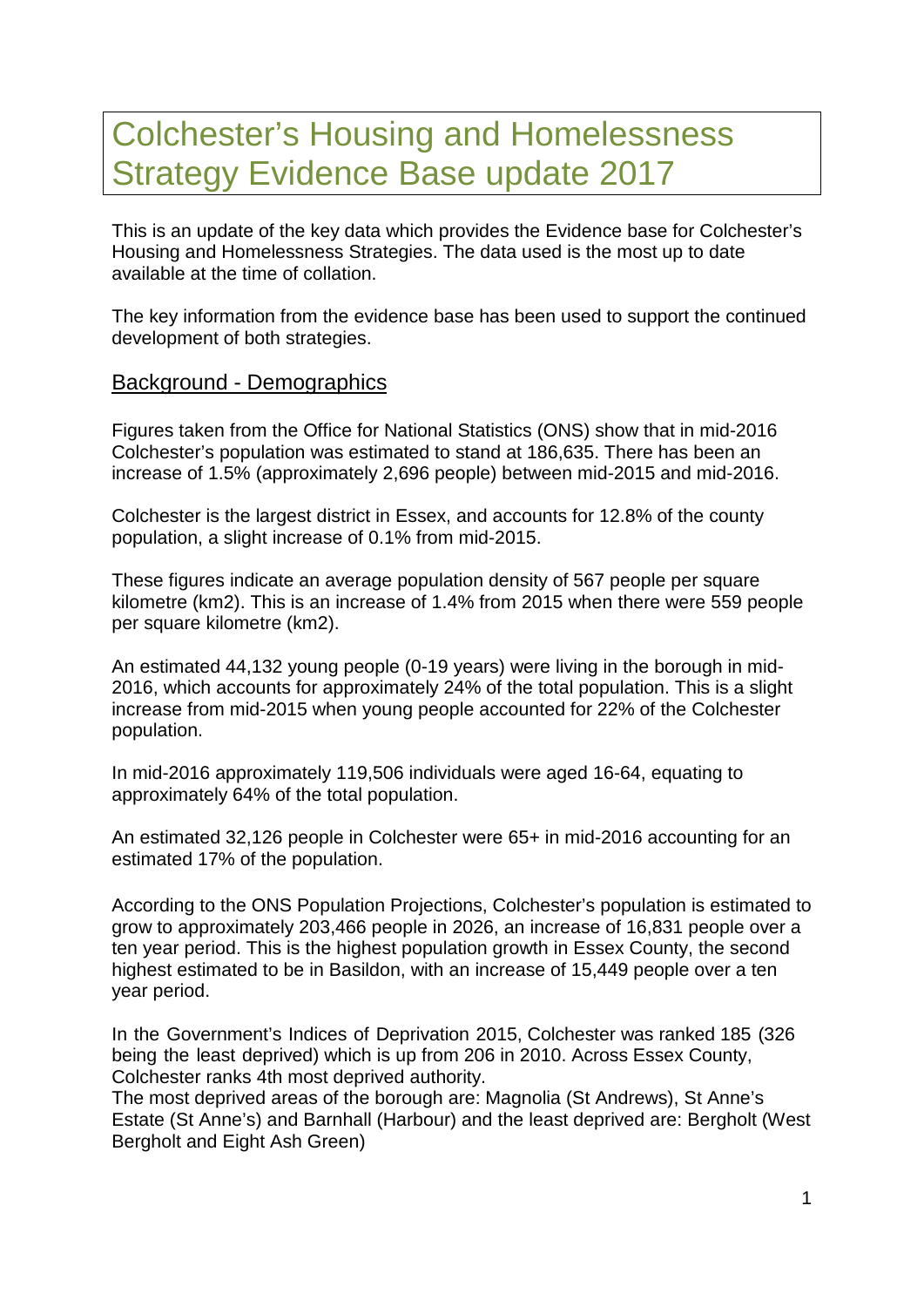#### **Dwellings in Colchester**

The table below shows the number of dwellings in Colchester by tenure as at 1<sup>st</sup> April 2016. There has been an increase in the total number of dwellings from 1<sup>st</sup> April 2015 when there were 77,670. However there has been a decrease in the number of dwellings owned by the Local Authority from 6,070 in 2015 to 6,040 in 2016.

| Local<br><b>Authority</b><br>(incl.<br>owned<br>by other<br>LAs) | Private<br>Registered<br>Provider | Other<br>public<br>sector | Private<br>sector | Total  |
|------------------------------------------------------------------|-----------------------------------|---------------------------|-------------------|--------|
| 6,040                                                            | 4,900                             | 960                       | 66,700            | 78,610 |

Source: DCLG live tables

# Housing Development

#### **Number of homes delivered**

Between April 2015 and March 2016 a total of **933** new homes were built in Colchester. (*Source: Annual Monitoring Report, 2016).*

#### **Number of affordable homes delivered**

During the year April 2016 to March 2017 a total of **100** new affordable homes were completed in Colchester as shown below. Areas where these homes were built included; Mile End, Betts Hill, Severalls Hospital site, Stanway, Dedham, Northfields and Hythe Quay.

#### Table 2: Affordable Homes completed

| Type of affordable housing             | Number of homes completed |  |  |
|----------------------------------------|---------------------------|--|--|
| <b>Registered Provider for renting</b> | 75                        |  |  |
| Shared ownership                       | -25                       |  |  |
| Total                                  | 100                       |  |  |

*Source: Registered Provider returns* 

The graph below shows the total number of new affordable homes completed in each year since 2014.

The increase in the delivery of affordable housing during 2014-15 was due to the completion of several key sites under the Homes and Communities Agency Affordable Homes Programme 2011-15.

The Housing Strategy's target for affordable housing delivery for 2015-20 is 426 units and the Council has completed 48% of this in the last 2 years and is therefore on track to meet the target.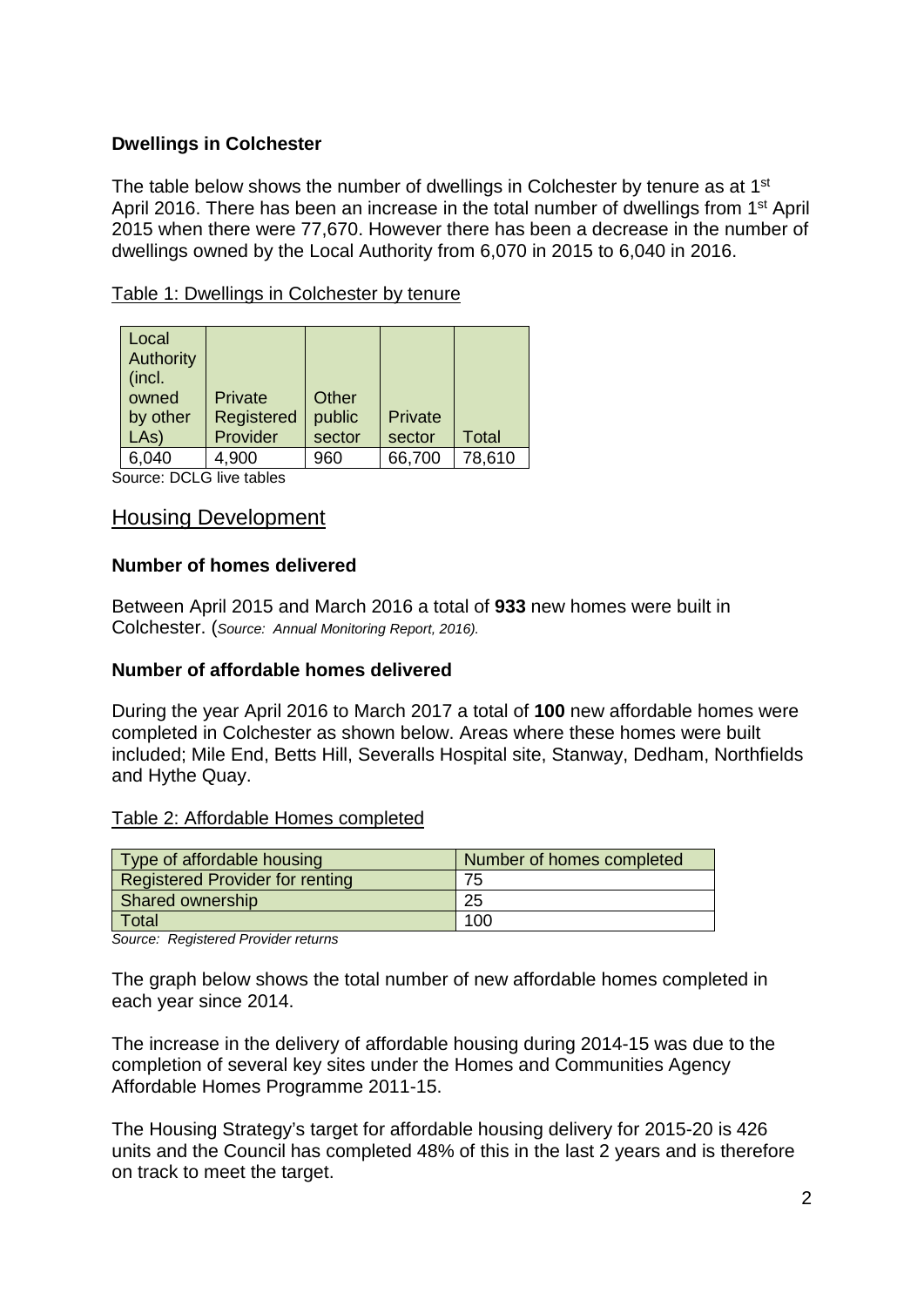

### Figure 1: Affordable Housing Completions

Source: Registered Provider returns

#### **House prices in Colchester**

The table below compares the changes in both the overall average house price and the average lower quartile house price from the previous year. The lower quartile house price is the bottom of the market - usually smaller homes and flats.

#### Table 3: House prices

| Date                  | March 2016 | March 2017 |
|-----------------------|------------|------------|
| Average price of home | £259,000   | £286,000   |
| Lower quartile price  | £165,000   | £190,000   |

Source: *Hometrack*

# **The Private Sector**

In Colchester the demand for private rented accommodation is high and rents continue to rise.

Table 4 below compares the weekly rents in the private and public sectors against the Local Housing Allowance rates in Colchester.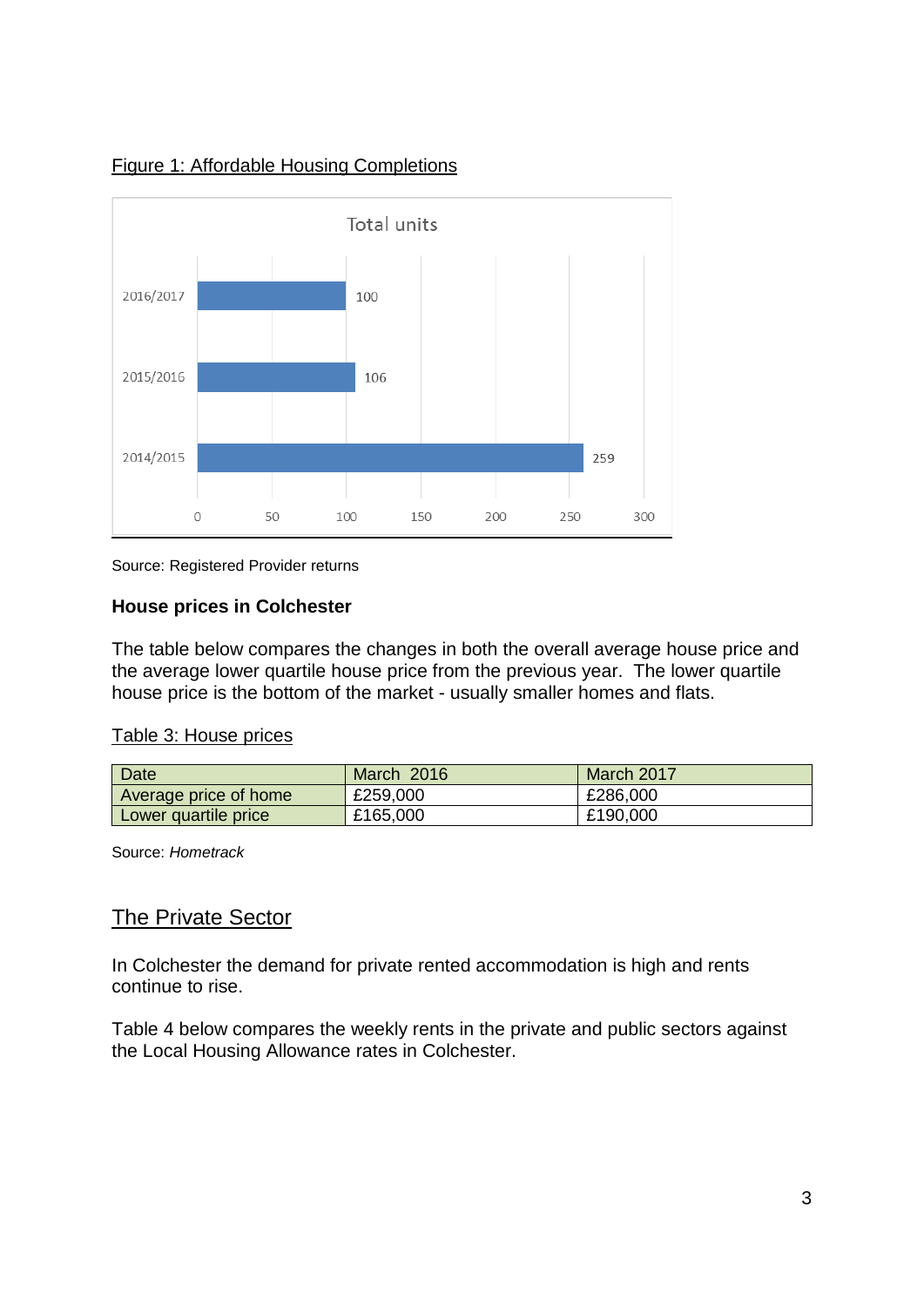| <b>Colchester (Borough)</b><br><b>Rents £/pw</b>        | 1 bed          | 2 bed          | 3 bed          | 4 bed          |
|---------------------------------------------------------|----------------|----------------|----------------|----------------|
| <b>Colchester Borough</b>                               | 79             | 89             | 102            | No 4 bed       |
| Council                                                 |                |                |                | homes let      |
| <b>Housing Association</b>                              | 93             | 115            | 139            | 173            |
| Private - 30th                                          | 160            | 167            | 206            | 276            |
| Percentile                                              | $(+40)$        | $+15)$         | $+17$          | $(+23)$        |
| Private - 80% Median<br>(affordable rent<br>definition) | 129<br>$(+23)$ | 138<br>(+9)    | 183<br>$(+22)$ | 240<br>$(+14)$ |
| Private - Median                                        | 161<br>$+29$   | 173<br>$(+12)$ | 229<br>$(+28)$ | 300<br>$(+18)$ |
| Private - Upper                                         | 167            | 190            | 276            | 339            |
| Quartile                                                | $(+17)$        | $+12)$         | $+46)$         | $+28)$         |
| <b>Local Housing</b>                                    |                |                |                |                |
| <b>Allowance</b>                                        | 103.56         | 132.32         | 161.10         | 204.49         |
| 80% rents vs LHA                                        | $-E25.44$      | $-E5.68$       | $-E21.90$      | -£35.51        |

#### Table 4: Public and Private Sector rent comparison (weekly)

Colchester Borough Council and Housing Association rents are the average rents of properties that have been let through Gateway to Home Choice up to April 2017. The rents have been averaged from a relatively small sample of stock which is a combination of new build and existing stock that has become available to let, so should be treated with some caution. However, they are an indication of the current rent levels for affordable housing.

The Private rents are from Hometrack and compared to March 2016.

The table indicates that rents have increased substantially whilst Local Housing Allowance (Housing Benefit in the private sector) is currently frozen

Although the affordable housing providers in Colchester are charging rents within the local housing allowance, this is not the case in the private rented sector. Therefore renting in the private sector is becoming increasingly unaffordable for those on benefits.

Figure 2 below shows the difference between the weekly costs of renting a property in the private sector in Colchester compared to the Local Housing Allowance rate.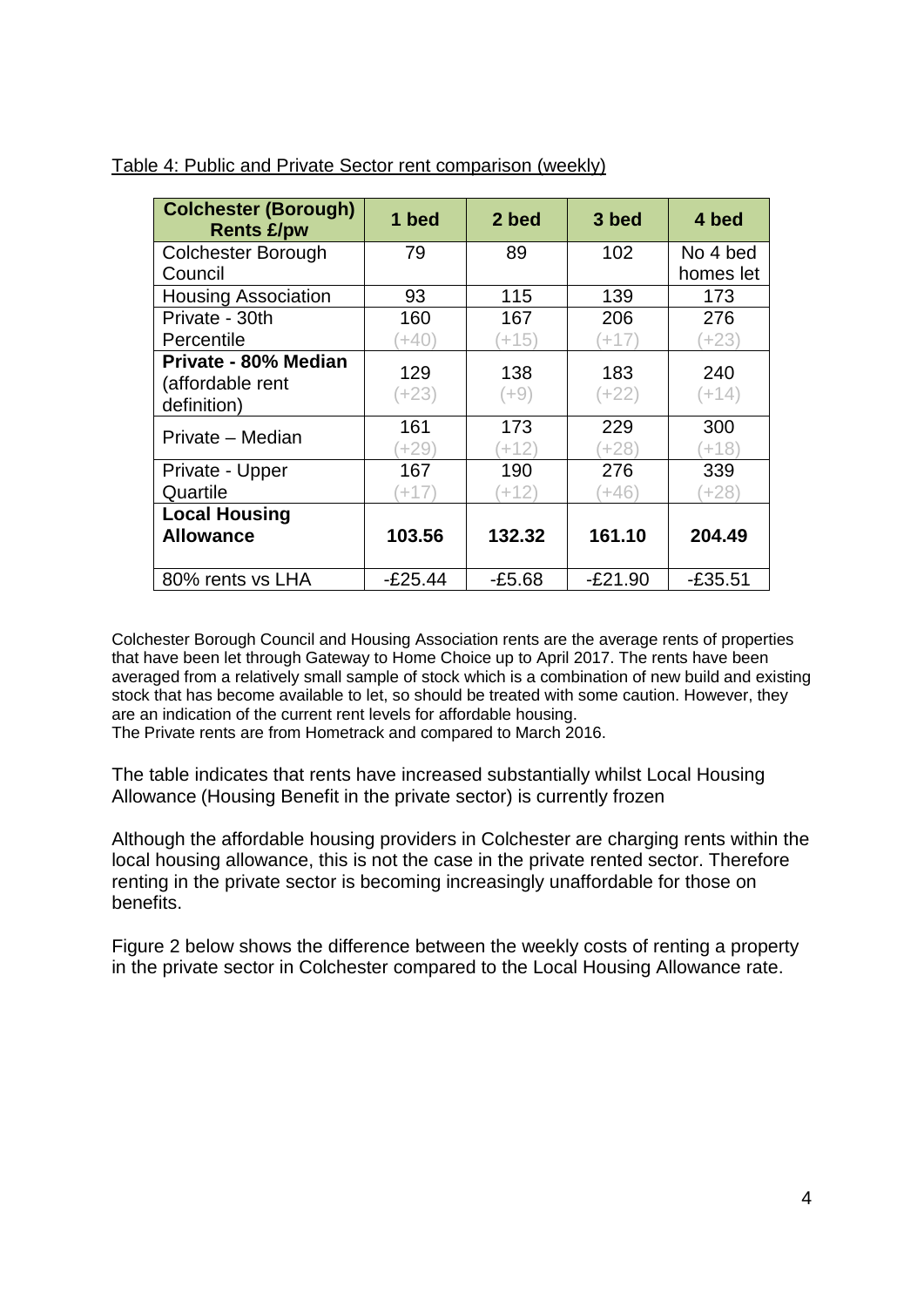



# The Housing Register

Colchester holds a housing register of people interested in Council or Registered Provider homes. Households eligible to join the register are assessed according to need and 'banded' as to their priority for rehousing. There are five bands (Bands A - E), depending on the assessed level of housing need.

The table below shows the number of households on the Housing register according to band as at 31st March 2017.

| <b>Banding</b> | Number of households on<br>register |
|----------------|-------------------------------------|
| A              | 157                                 |
| В              | 716                                 |
| $\mathsf C$    | 1061                                |
| D              | 312                                 |
| E              | 2603                                |
| <b>Total</b>   | 4839                                |

Table 5: Households on the register according to band

*Gateway to Homechoice, 31 March 2017*

The table below shows the number of households on the register by the number of bedrooms required. The highest demand as at 31st March 2017 was for two bedroom accommodation.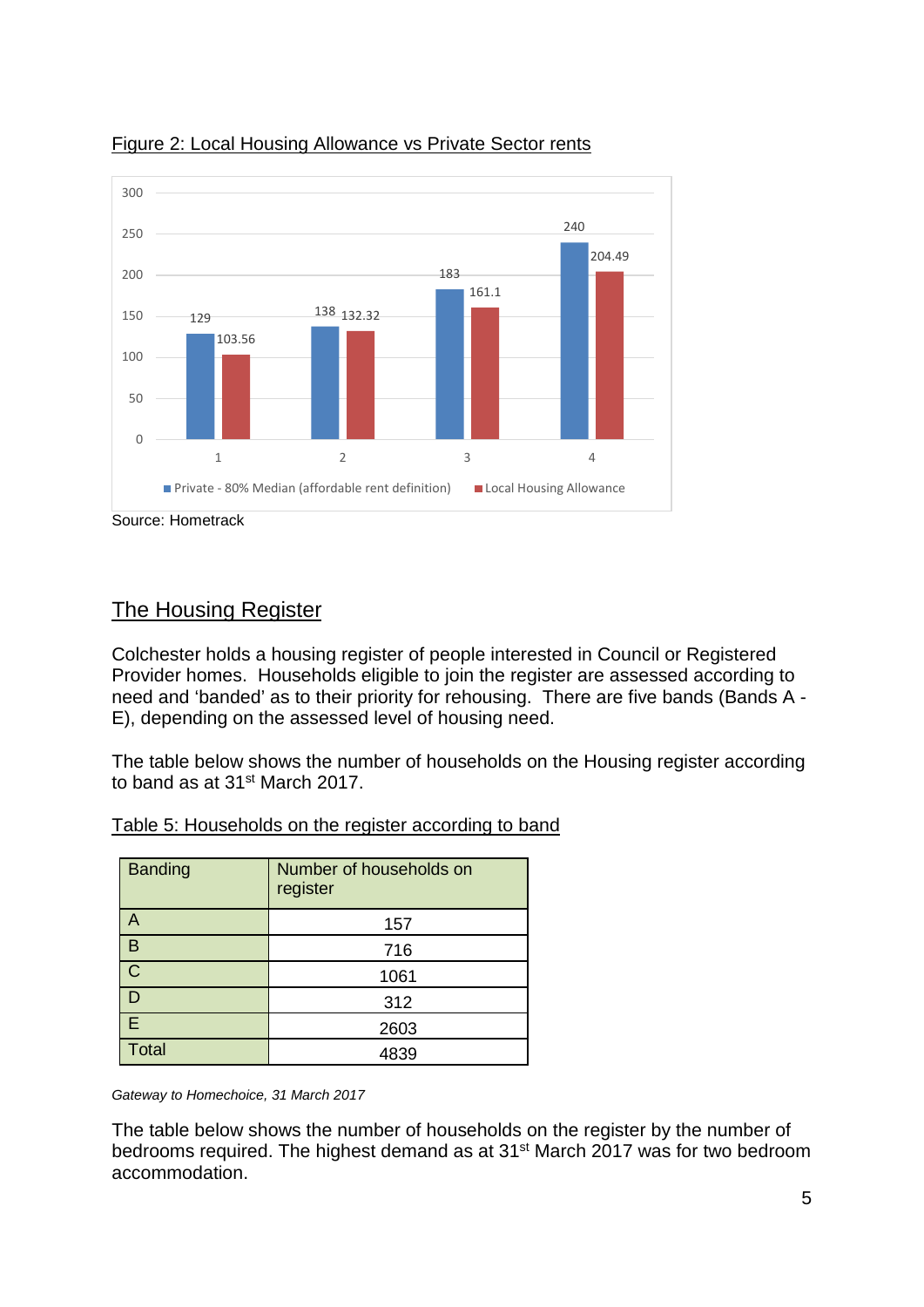| Table 6: Households on the register according to number of bedrooms required |  |  |  |  |
|------------------------------------------------------------------------------|--|--|--|--|
|                                                                              |  |  |  |  |

| Number of bedrooms<br>required | Number of households on<br>the register |
|--------------------------------|-----------------------------------------|
| One                            | 1379                                    |
| Two                            | 1857                                    |
| <b>Three</b>                   | 1264                                    |
| Four or more                   | 339                                     |
| ⊺otal                          | 4839                                    |

*Gateway to Homechoice, 31 March 2017*

# Social Housing Allocations and Nominations

Figure 5 below shows the total number of lettings to Council and Registered Provider properties in Colchester in the last 3 years. (This figure includes lettings to transfer applicants but does not include applicants that have moved via mutual exchange).



# Figure 3: Lettings to Council and Registered Provider Properties

#### Source: Abritas

The number of lettings has decreased each year since 2014, with a significant decrease of 30% in the last year.

The percentage of lettings by type of applicant has changed slightly in the last year as shown in the table below.

The slight percentage increase in homeless households being housed has helped the 'move on' of households from temporary accommodation.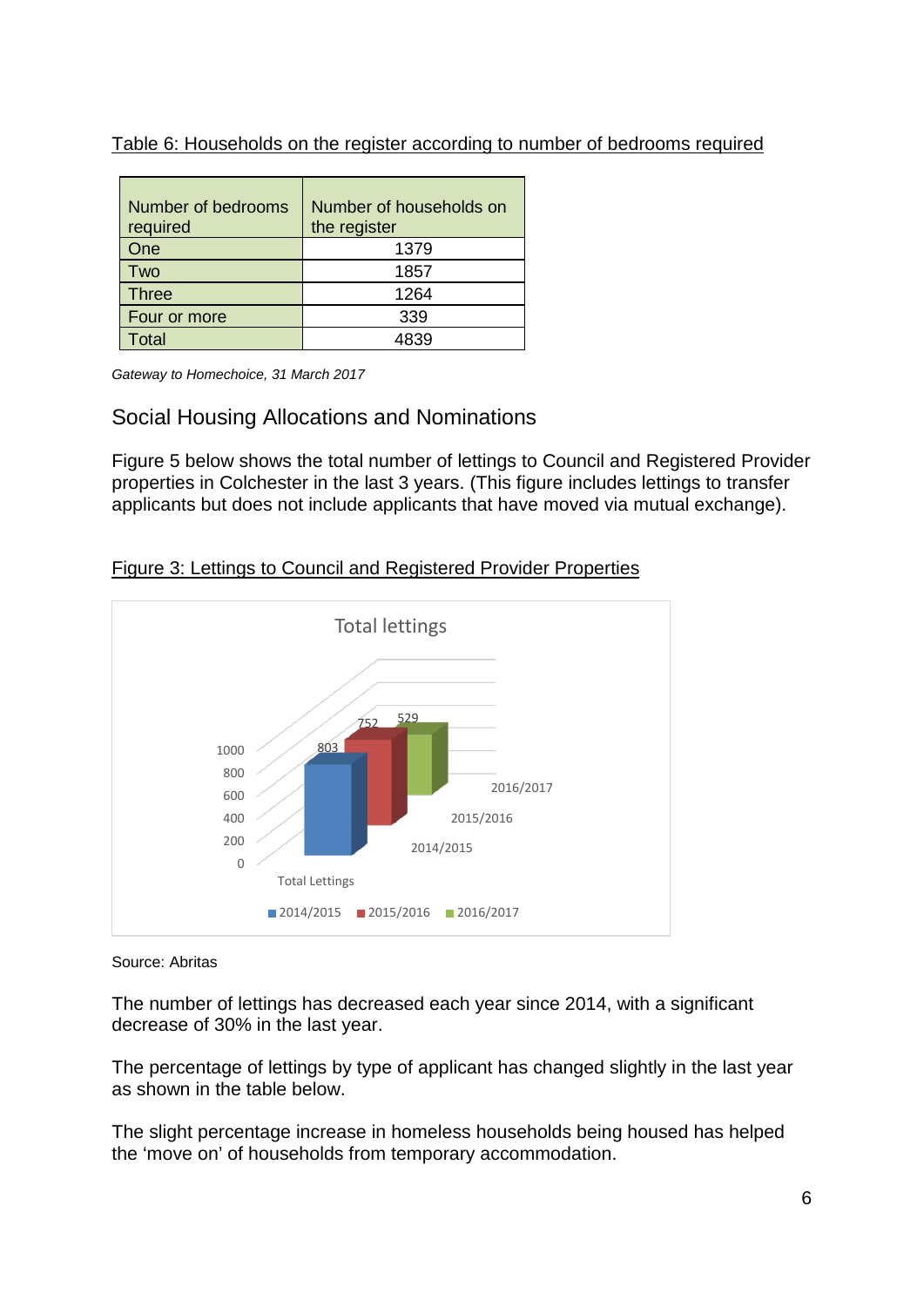| Table 7: Percentage of applicants housed through Gateway to Homechoice |
|------------------------------------------------------------------------|
|------------------------------------------------------------------------|

| Type of<br>applicant |    | 2014/15   2015/16   2016/17 |    |
|----------------------|----|-----------------------------|----|
| <b>Direct</b>        | 43 | 38                          | 36 |
| Homeless             | 27 | 34                          | 39 |
| Transfer             | 30 | 27                          | 9Δ |

Source: Abritas

# **Right to buy**

Table 8 below shows the number of Council homes sold to tenants under the national Right to Buy scheme for the last 3 years. In the last year there has been a 50% increase in the number of homes sold under the scheme.

# Table 8: Homes sold under RTB

| Year      | <b>Total homes</b> |
|-----------|--------------------|
| 2014/2015 | 39                 |
| 2015/2016 | 34                 |
| 2016/2017 | 51                 |
| .         |                    |

Source: CBC data

# Homelessness in Colchester

Detailed information on people that have made a homelessness application to Colchester Borough Council is recorded on the P1E returns that are sent to the Department of Communities and Local Government (DCLG) quarterly.

The P1E provides data on households who have presented themselves as homeless to the Local Authority, and those who have been accepted as unintentionally homeless and in priority need. Although information from the P1E provides an indicator of homelessness in Colchester it does not represent the whole picture.

The graph below shows the total number of Homelessness applications and acceptances for the last 3 years.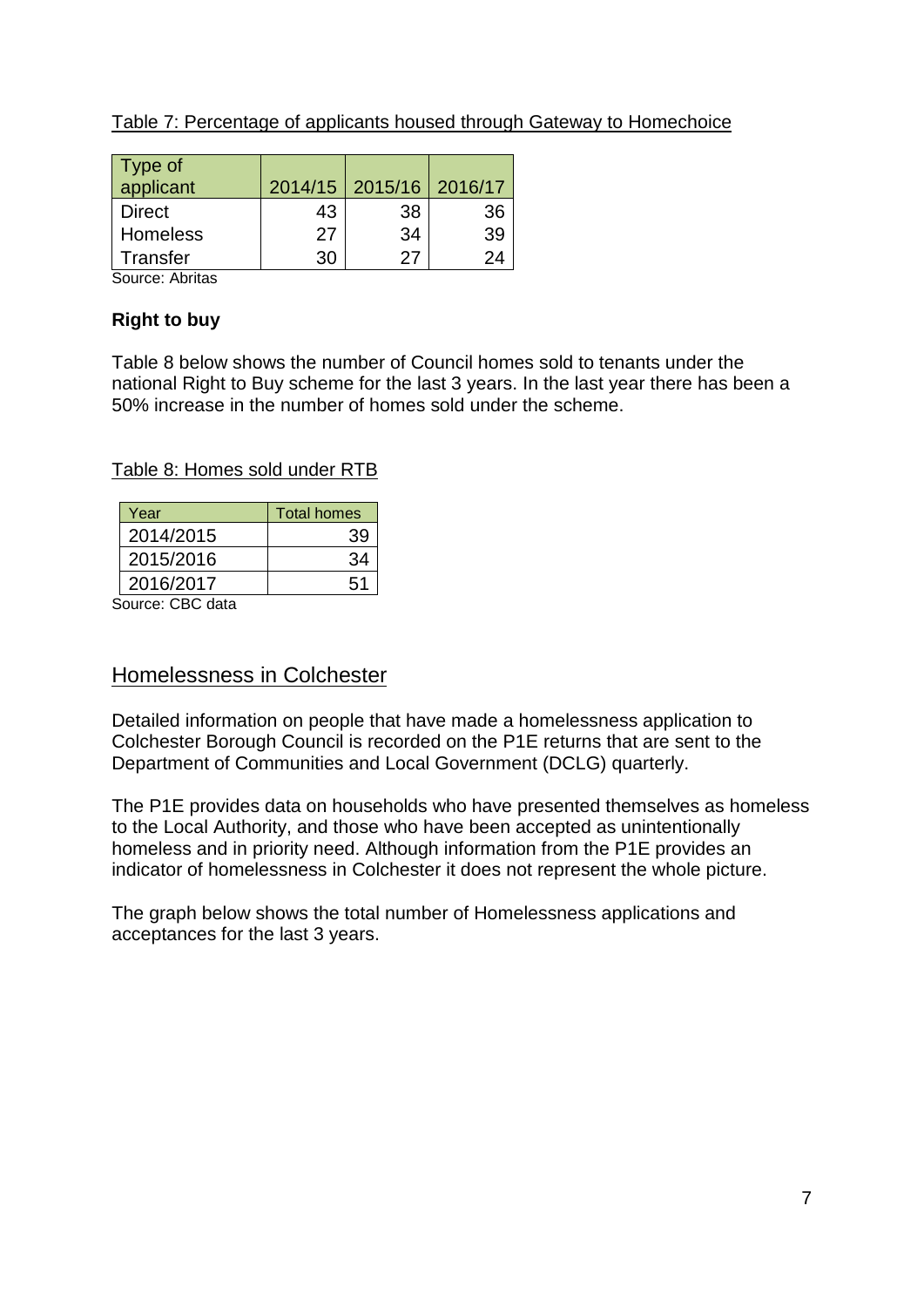

Figure 4: Applications and Acceptances

During 2016/17 the number of homelessness applications In Colchester decreased by 7%. This follows the national trend as in England Local housing authorities received 28,430 applications for housing assistance in January to March 2017. This is 2% lower than in the same quarter of 2016.

The number of homelessness acceptances has also decreased in 2016/17 by 11% from the previous year. Between 1 January and 31 March 2017 local authorities in England accepted a homelessness duty to 14,600 households, which was down 1% on the same quarter of the previous year.

The following table provides information on homelessness acceptances broken down by age category. Over the past 3 years the highest number of acceptances is consistently in the 16-24 and 25-44 age groups.

| <b>Age Groups</b> | 2014/15 | 2015/16 | 2016/17 |
|-------------------|---------|---------|---------|
| 16-24             | 74      | 123     | 117     |
| 25-44             | 147     | 197     | 165     |
| 45-59             | 29      | 45      | 41      |
| 60-64             | 2       | 5       |         |
| 65-74             | O       | 3       | 5       |
| 75 and over       |         | 2       |         |
| <b>TOTAL</b>      | 253     | 375     | 333     |

#### Table 9: Acceptances by age category

Source: DCLG P1E

The table below shows accepted homeless households by priority need category. The presence of dependent children in the household was the primary reason for

Source: DCLG P1E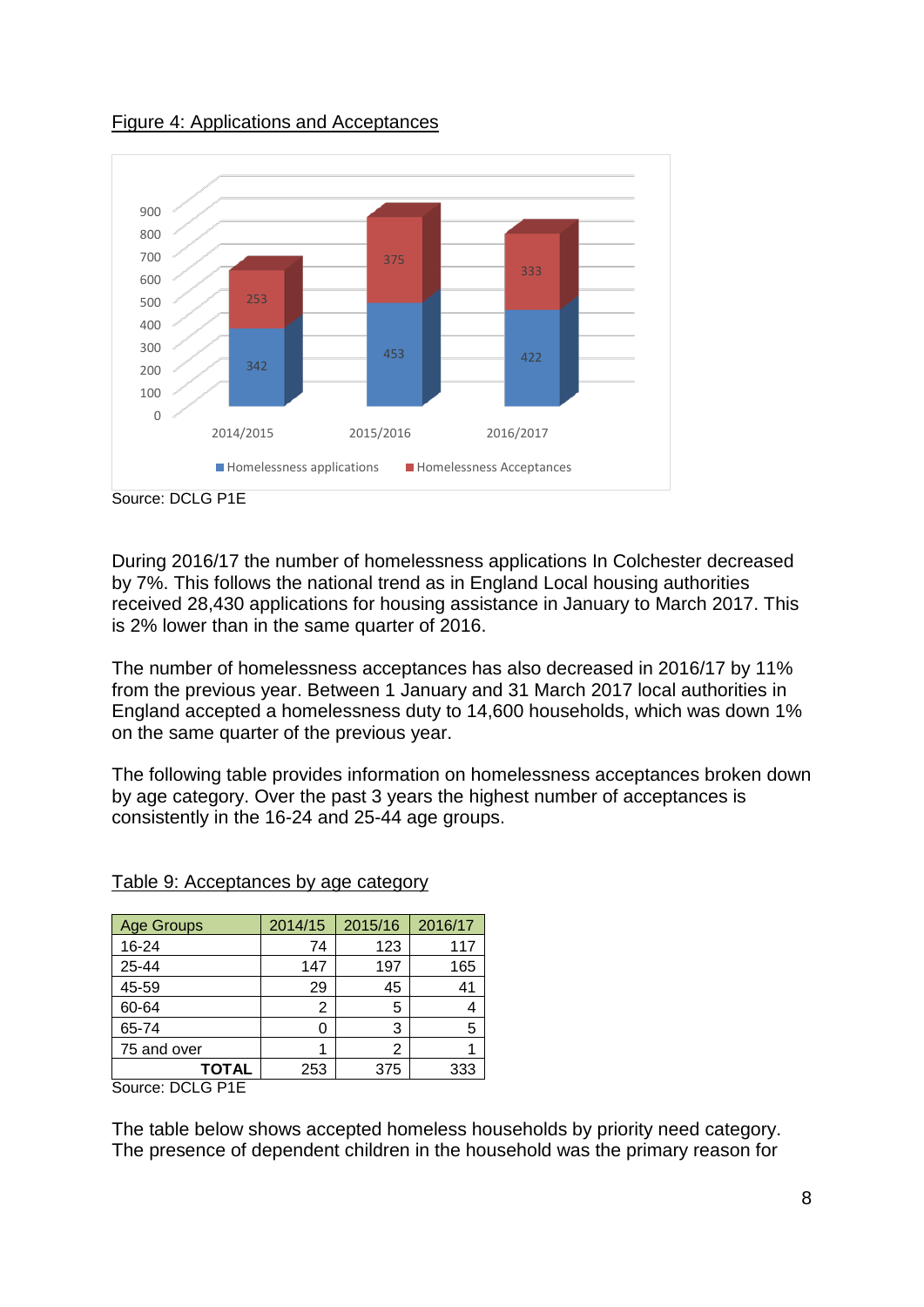priority need over the last 3 years and in 2016/17 this represented over half (52%) of all acceptances.

|--|

| <b>Priority need category</b>                      | 2014/15        | 2015/16        | 2016/17 |
|----------------------------------------------------|----------------|----------------|---------|
|                                                    |                |                |         |
| Emergency (fire, flood,<br>storms, disaster, etc.) | 0              | 0              | 0       |
| Families with dependent<br>Children                | 142            | 203            | 172     |
| Pregnant Woman with<br>no other dependent          |                |                |         |
| children                                           | 36             | 42             | 38      |
| 16 or 17 year old                                  | 8              | 12             | 14      |
|                                                    |                |                |         |
| Formerly "in care" and<br>aged 18 to 20 years old  | 5              | 11             | 13      |
| Old age                                            | 3              | 3              | 14      |
| Physical disability                                | 14             | 26             | 25      |
| Mental illness or                                  |                |                |         |
| disability                                         | 32             | 64             | 49      |
| Drug dependency                                    | 1              | 1              | 1       |
| Alcohol dependency                                 | $\overline{1}$ | $\overline{2}$ | 0       |
| Former asylum seeker                               | 1              | 0              | 0       |
| Other                                              | 7              | 5              | 3       |
| Been in care                                       | 0              | 0              | 0       |
| Served in HM Forces                                | 0              | 0              | 0       |
| Been in custody/on<br>remand                       | 0              | 1              |         |
|                                                    |                |                | 0       |
| Fled their home because                            |                |                |         |
| of violence/threat of                              |                |                |         |
| violence                                           | 3              | 5              | 4       |
| of which Domestic<br>violence                      |                | 5              | 4       |
| <b>TOTAL</b>                                       | 2<br>253       | 375            | 333     |

Source: DCLG P1E

The graph below indicates the 3 main reasons for households being accepted as homeless. Interestingly between 2015/16 and 2016/17 there was an increase of 35% in the number of households being accepted due to loss of private rented or tied accommodation, and in the last year this has decreased by 35%. Those accepted a homelessness duty due to family/friend eviction has remained consistent over the last 2 years and the number of households accepted due to relationship breakdown has decreased slightly.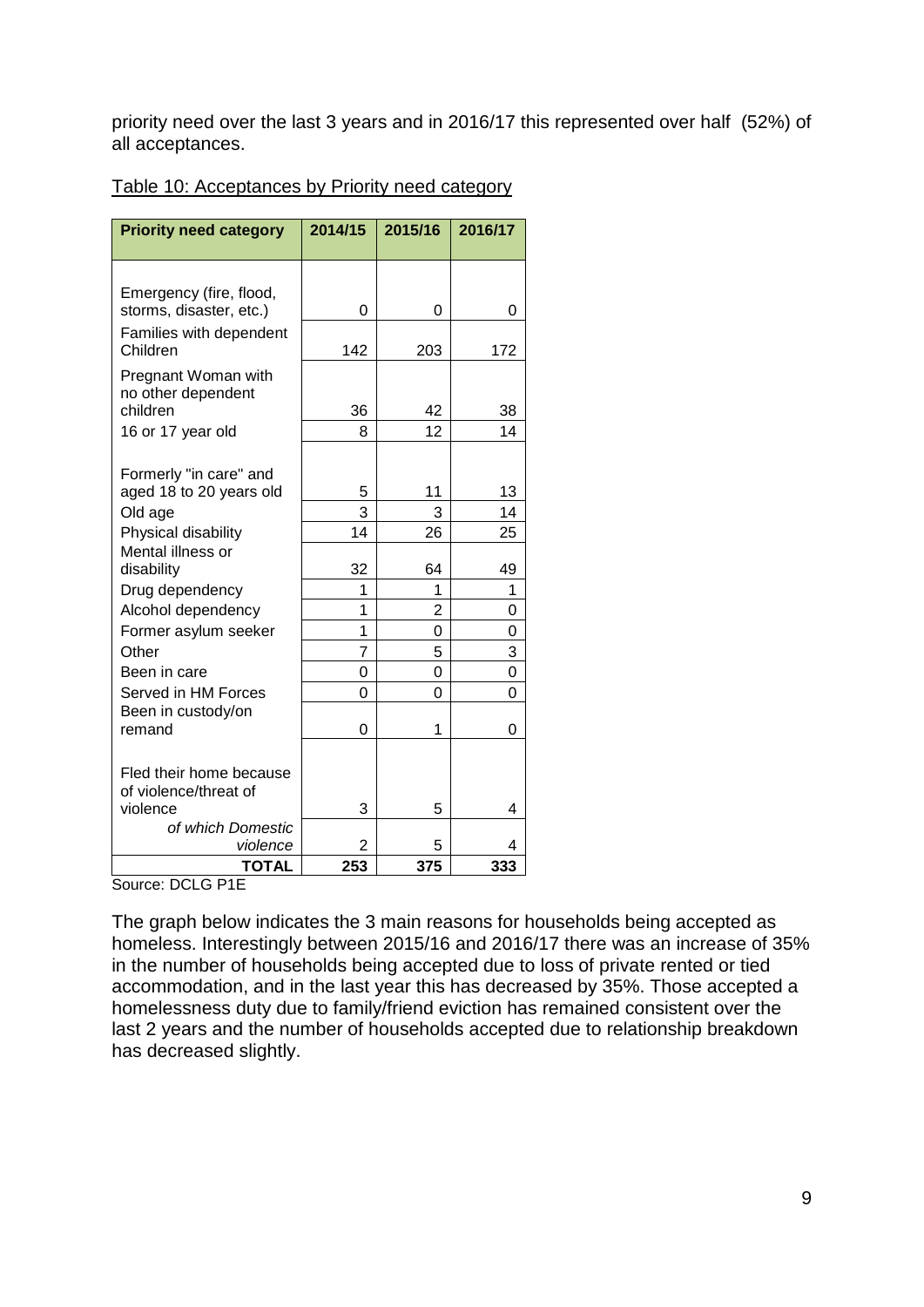

#### Figure 5: Main reasons for Homelessness

#### Source: DCLG P1E

('Other' category includes harassment/violence, rent arrears, left institution/care, sleeping rough or in a hostel and emergency).

#### **Households in temporary accommodation**

The table below shows the total number of households in temporary accommodation as at 31st March in the last 3 years. From 31st March 2015 to 31st March 2017 there has been an increase of 39% in the number of households accommodated.

#### Table 11: Households in Temporary accommodation (TA)

| TA snap shot as at: | $31$ -Mar-15 | $31-Mar-16$ | 31-Mar-17 |
|---------------------|--------------|-------------|-----------|
| Total               | 147          | 184         | 204       |

Source: DCLG P1E

In England the number of households in temporary accommodation arranged by local authorities on 31 March 2017 was 77,240, up 8% on a year earlier.

Historically there tends to be a lag between changes in the number of acceptances and changes to the number of households in temporary accommodation so although the number of homelessness acceptances has decreased in 2016/17 this will take time to filter through.

The following graph shows the number of households in temporary accommodation by type of accommodation as at 31<sup>st</sup> March for the last 3 years. There has been a significant increase in the use of bed and breakfast accommodation in the last 2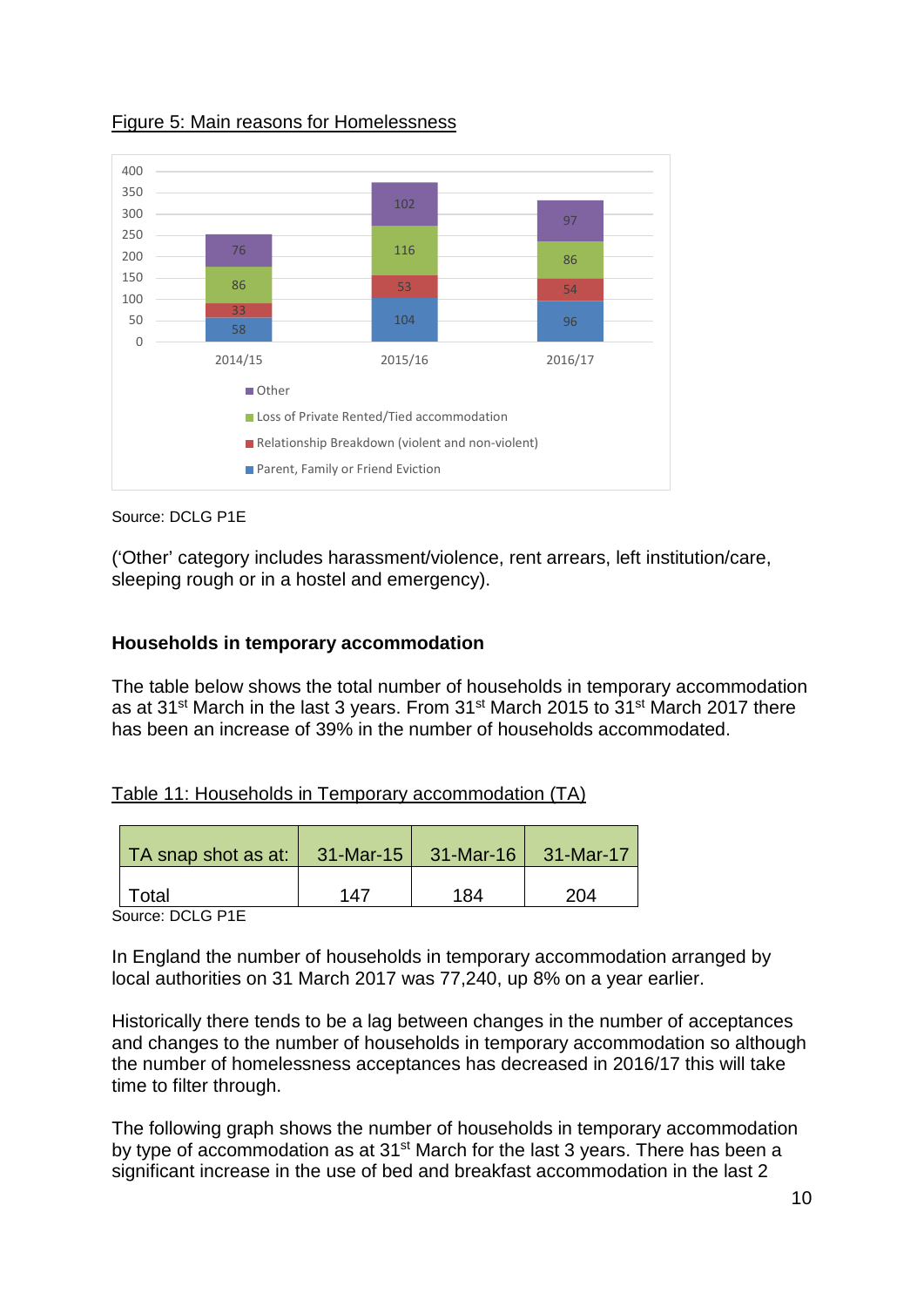years and a 37% increase in the use of Registered Provider leased properties in the last year as at 31<sup>st</sup> March.





#### **Homelessness Prevention**

The table below shows the total number of cases where homelessness was prevented by the Housing Options Team and partner organisations in Colchester, for the last 3 years.

Table 12: Homelessness Prevention cases

| <b>Homelessness</b><br><b>Prevention</b> | 2014/15   2015/16   2016/17 |      |
|------------------------------------------|-----------------------------|------|
| Total cases                              |                             | 64.R |
| <b>DOI O DIE</b>                         |                             |      |

Source: DCLG P1E

In the last year there has been a 13% increase in the number of homelessness prevention cases from the previous year. In England the total number of homelessness prevention cases for 2016/17 was 214,480, up 1% on the 2015/16 figure of 213,260.

The following graph indicates that there has been an increase in the last year of 20% in the number of cases being assisted to remain in their existing home.

The majority of homelessness prevention continues to be where cases have been assisted to obtain alternative accommodation in the private rented sector, supported housing schemes and social housing via the Council's Housing Register. This has also increased by 10% over the last year.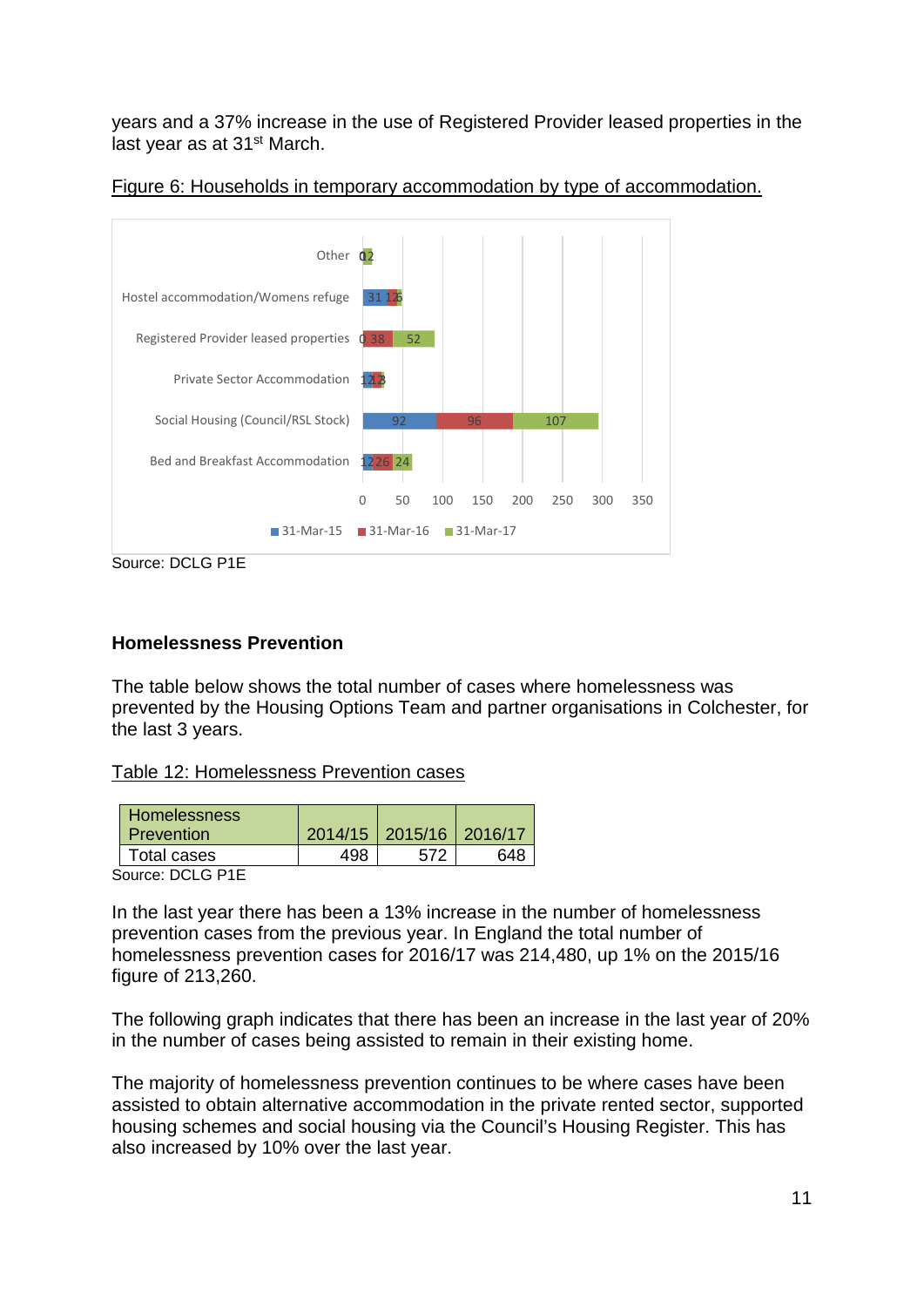

Figure 7: Homelessness Prevention cases by Prevention type

Source: DCLG P1E

#### **The Homelessness Reduction Act**

The new Act became law in April 2017 but will not come into force until April 2018. The government has published a new code of guidance that sets out in more detail how the changes should be implemented.

The new Homelessness Reduction Act includes two main duties: The Prevention duty – requires councils to intervene to prevent homelessness at an earlier stage, when a household is at risk of losing their home in the next 56 days. This includes private sector tenants who are served with an eviction notice. The Relief duty - requires councils to offer more advice and support to anyone who is already homeless, regardless of whether they are in priority need and may involve offering accommodation.

Councils must also draw up personalised plans for people that are homeless and anyone who is at risk of becoming homeless.

In addition to these two main duties, public authorities that have contact with clients who are homeless or at risk of homelessness will be required to refer them to local authorities with the person's consent.

The DCLG will also require additional information from Local Authorities on homeless clients in order to monitor the impact of the main duties. A new recording system is being set up to capture this information.

The introduction of the Homelessness Reduction Act will impact on the way the Council's housing service is delivered. Actions to reflect this have been incorporated into the Housing and Homelessness Strategy's Delivery Plans.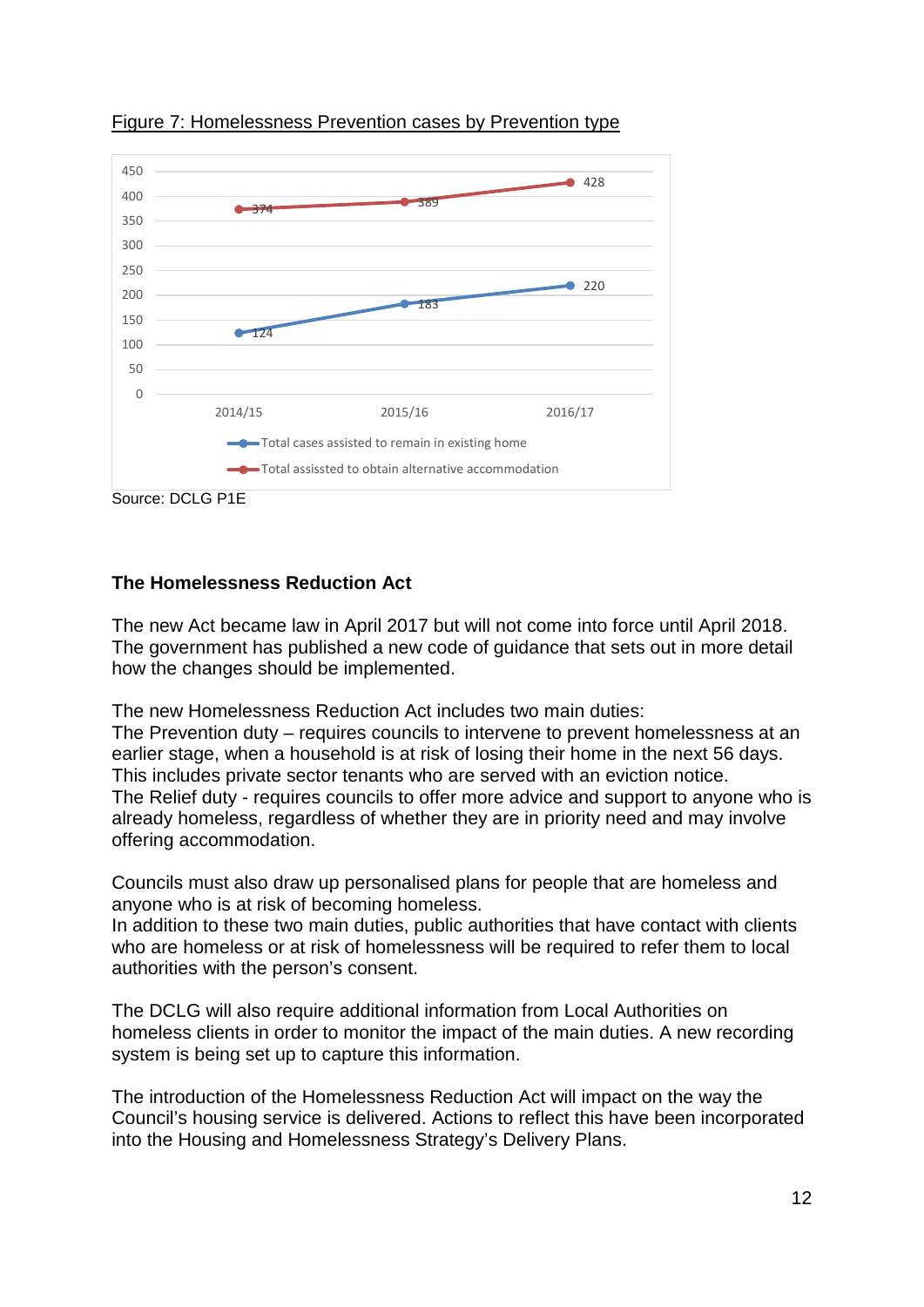# Single Homeless and Rough Sleepers

There are a significant number of single homeless people in Colchester that the Council does not owe a duty to house because they are not in priority need as set out by Homelessness legislation.

A number of voluntary sector organisations in Colchester provide valuable advice, support and accommodation for the growing number of single homeless people.

The following graph shows the number of clients that have used some of the voluntary sector services over the last 3 years.

The number of homeless clients that Beacon House has provided help and support services to during 2016-17 has increased by 12% from 2015-16. The number of young people aged 16-25 that have received services to prevent homelessness at the Youth Enquiry Service has decreased by 18% on the previous year. Colchester Night Shelter provide accommodation with ongoing support for single homeless clients. During 2016-17 the number of clients that were accommodated at the shelter increased by 15%.



Figure 8: Clients that have used the voluntary sector services

Source: Voluntary sector organisations

# **One Support**

One Support provide individual housing related support to people in the community; preventing homelessness, helping them to maintain their tenancies, increase life skills and to live more independently.

The table below shows the number of referrals to the service by reason for referral, in Colchester over the last 2 years.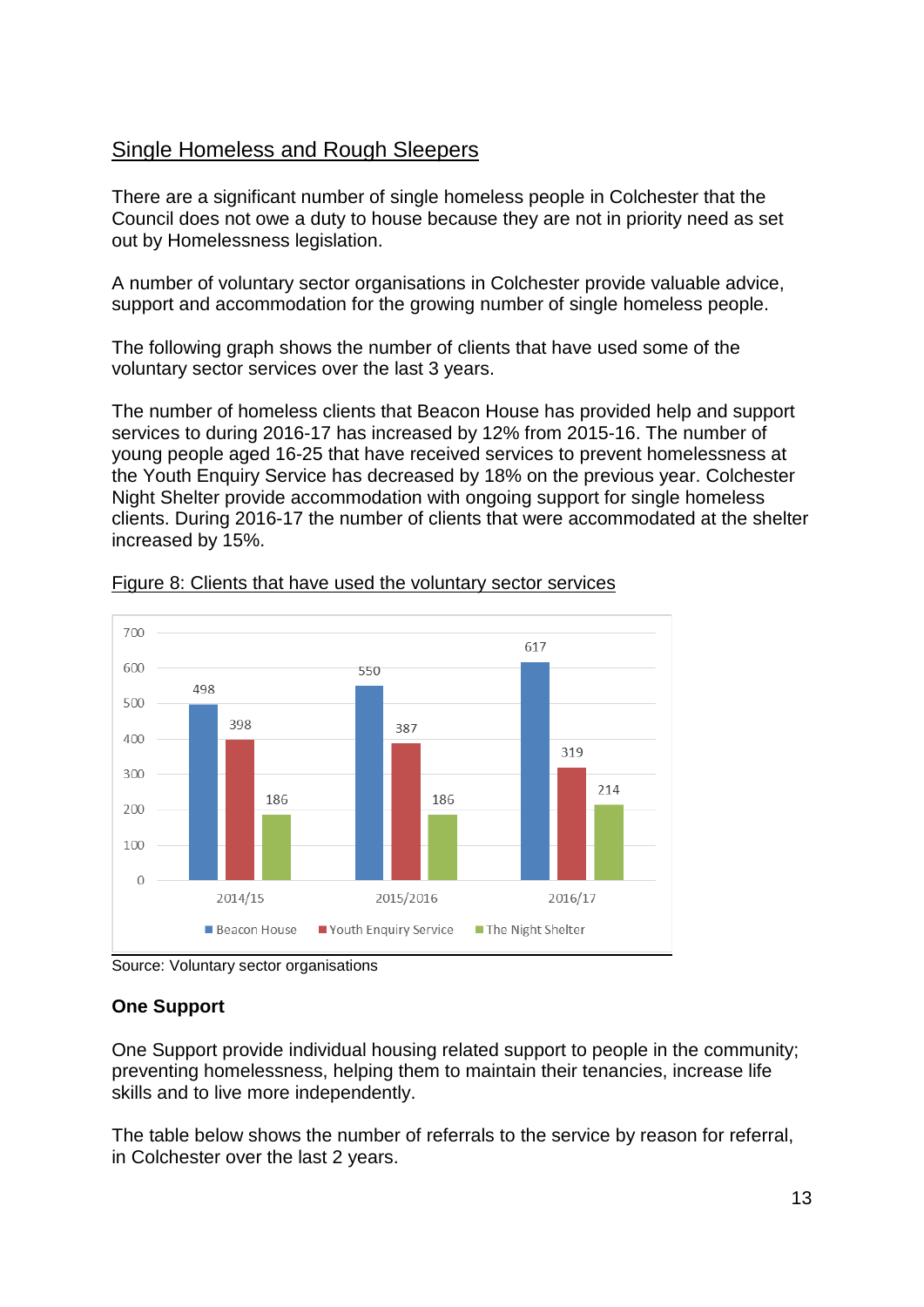# Table 13: Referrals to One Support

| <b>Reason for referral</b>                                                          | $2015 -$<br>16 | 2016-<br>17 |
|-------------------------------------------------------------------------------------|----------------|-------------|
| <b>Older People with Support</b><br><b>Needs</b>                                    | 2              | 10          |
| <b>Older People Mental Health</b>                                                   |                | 0           |
| <b>Frail Elderly</b>                                                                | 8              | 4           |
| <b>Mental Health Problems</b>                                                       | 331            | 140         |
| <b>Learning Difficulties</b>                                                        | 33             | 13          |
| Physical and / or Sensory<br>Impairment                                             | 111            | 67          |
| Single Homeless with Support<br><b>Needs</b>                                        | 17             | 21          |
| <b>Alcohol Problems</b>                                                             | 12             | 9           |
| Drug Problems                                                                       | 11             | 8           |
| Offenders or at Risk of<br>Offending                                                | 4              | 8           |
| <b>Mentally Disordered</b><br><b>Offenders</b>                                      | 3              | 3           |
| Young People at Risk                                                                | 16             | 8           |
| <b>Young People Leaving Care</b>                                                    | 3              | 1           |
| People at Risk of Domestic<br>Violence                                              | 36             | 17          |
| People with HIV/AIDS                                                                |                | 2           |
| <b>Homeless Families with</b><br><b>Support Needs</b>                               | 2              | 13          |
| Refugees                                                                            | 2              | O           |
| <b>Teenage Parents</b>                                                              | 13             | 4           |
| <b>Rough Sleepers</b>                                                               | 12             | 13          |
| <b>Travellers</b>                                                                   |                | 0           |
| <b>Generic/Complex Needs</b>                                                        | 196            | 272         |
| <b>Total</b>                                                                        | 812            | 613         |
| <b>Colchester referrals as a</b><br>percentage of total referrals<br>to One Support | 31%            | 28%         |

The table shows that the main reason for referrals to the service over the last 2 years has been Mental Health. In 2016-17 there was a significant reduction of 58% in the number of clients supported by the service for Mental Health and a 25% reduction of clients supported by the One Support service overall.

This is due to the reduction of Housing Related Support funding to the floating support service.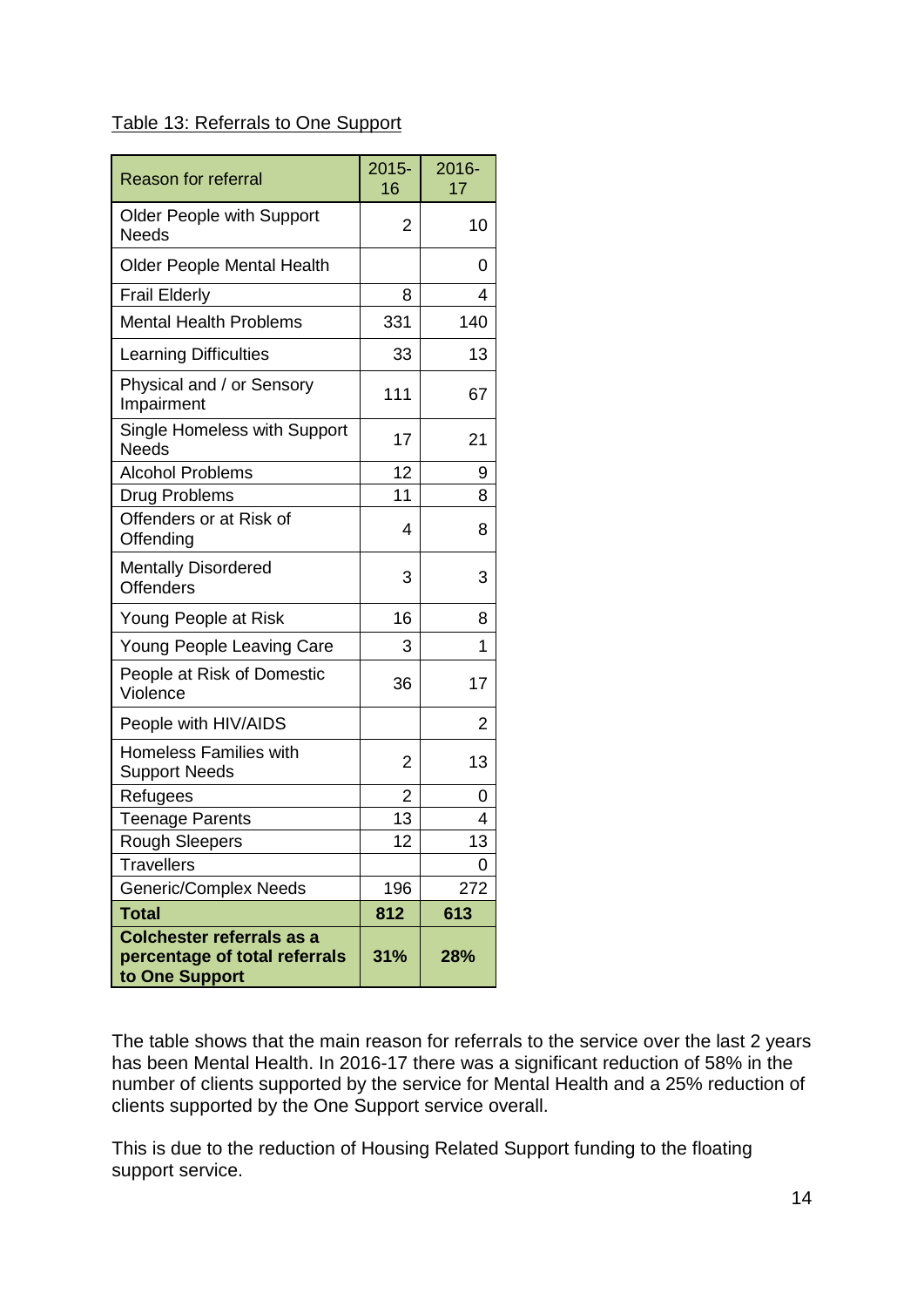#### **Rough Sleepers**

Local Authorities are required to provide a figure for the number of people rough sleeping in the area to the DCLG on an Annual basis; this can either be by way of a count or by providing an estimate from information gathered from local organisations.

Since 2010 the estimated figure for rough sleeping in Colchester had significantly risen from 10 people in 2010 to 35 in 2013.

Due to the significant rise in rough sleepers a count took place in November 2014 conducted by a mix of volunteers from CBH, CBC and partner agencies that work in housing. Only two rough sleepers were found. In November 2015 a further Rough Sleepers count was conducted and 9 were counted. Although this was an increase from the previous year it is a significant reduction compared to the estimate of 35 in 2013.

An estimated figure of 20 Rough Sleepers was submitted to the DCLG in November 2016. This figure was based on information from local intelligence.

In December 2016 Colchester Borough Council and Tendring District Council put in a joint bid for funding as part of the DCLG Rough Sleeper programme. CBC are the lead authority for the funding and Co-ordinated the bid. The amount of funding secured was £239,375.

The funding is being used to provide an Early Response Co-ordinator post in both Colchester and Tendring local authority's, in Colchester this will be delivered by Colchester Borough Homes.

The intended outcomes for the funding is to provide an opportunity to retain a more co-ordinated approach to preventing homelessness and rough sleeping in each area. The Co-ordinators have been recruited and are working with local partner organisations who have the skills and expertise in this field, to provide an assertive outreach service to support and help secure accommodation for people living on the street.

CHASUP (Colchester Homelessness Agencies Service Users Panel), the multiagency group was set up in 2013 to help entrenched rough sleepers in the area.

CHASUP, an action based task group has helped to co-ordinate an approach across local statutory and voluntary agencies for individual rough sleepers which includes reconnecting clients with substance abuse services, family members or back to their own home area as well as helping them to obtain accommodation.

The number of clients that have been referred to CHASUP during 2016-17 was 46.

The outcomes for people considered by CHASUP for 16/17 are: Housed  $= 20$ Deceased  $= 1$ In Custody  $= 4$ Moved out of area  $= 2$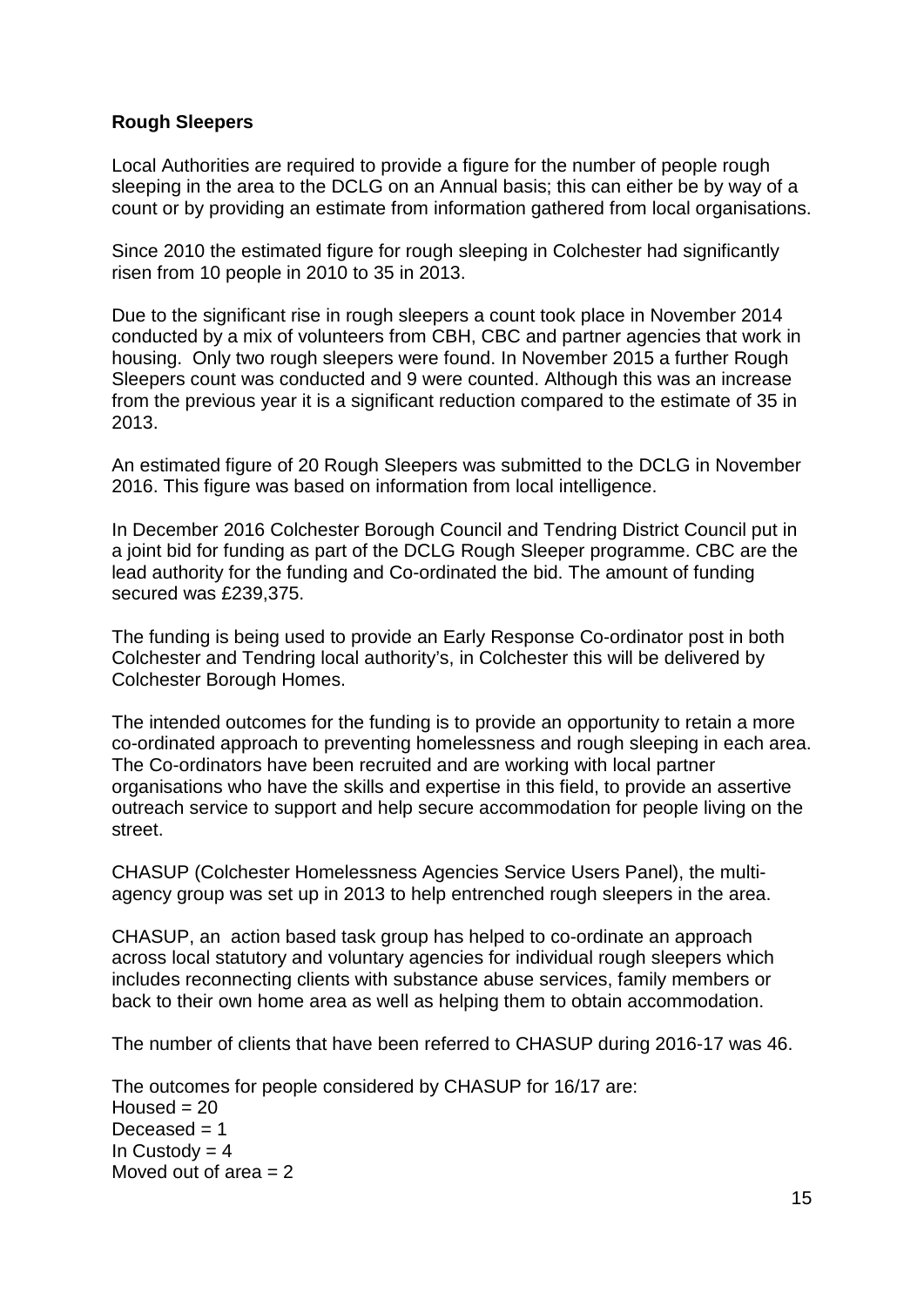# Possession actions in the private and public sector

# **Landlord possession actions**

As shown in the graph below, there has been a sharp increase of 19% in the number of Landlord possession claims issued in the social and private sectors in Colchester, over the last year. This follows an 11% decrease in possession claims from 2013 to 2014. However the number of possession claims that lead to an order being granted for possession has significantly decreased by 51%.



# Figure 9: Landlord Possession Actions

Source: Ministry of Justice statistics

Nationally the number of claims issued in 2016 was 136,787.66 down 11% on the previous year. The number of possession claims leading to orders also declined by 9%.

There was a 6% reduction in the number of Landlord repossessions in Colchester over 2016.

# **Mortgage Possession actions**

The graph below shows that there has been a significant decrease in the number of mortgage possession claims and claims leading to orders in Colchester since 2014.

This reflects the national trend as the total claims issued in 2016 was 18,473.29 reflecting a 7% reduction from the previous year and a 52% decline in the number of claims since 2014. The number of orders and repossessions in 2016 has also declined since 2015 by 16% and 15% respectively.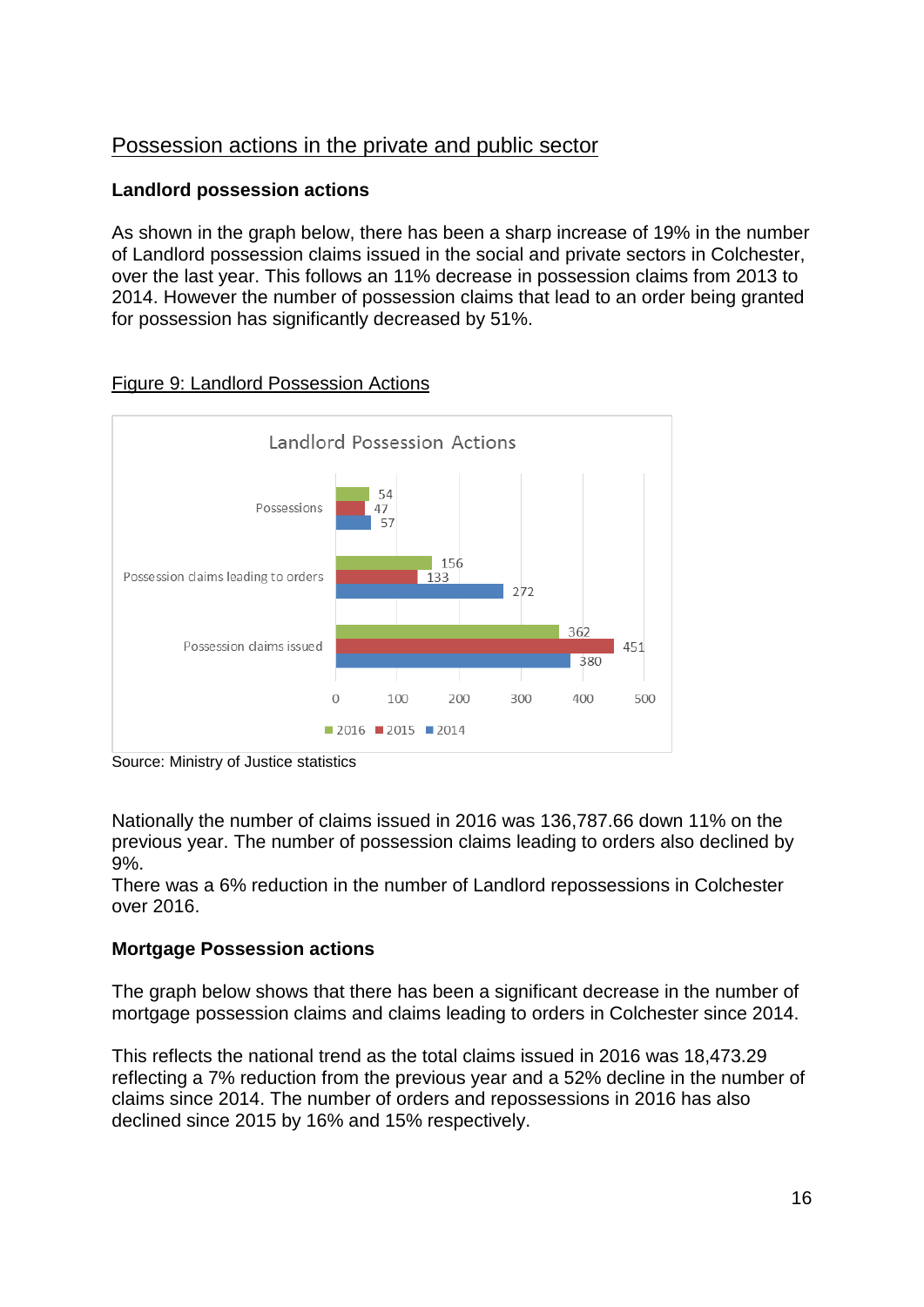### Figure 10: Mortgage Possession Actions



Source: Ministry of Justice (MOJ) statistics

NB: The figures for 2015 – possessions and claims leading to orders have been revised due to reconciliation by the MOJ and are different to those quoted last year.

The decrease in the number of mortgage possession actions could be attributed to lower interest rates, lenders taking a more proactive approach in managing customers in financial difficulties and other regulations or interventions from the government.

It also coincides with a decrease in the proportion of owner-occupier households and an increase in the proportion of outright-owner households (therefore the population susceptible to mortgage repossessions has reduced over this time period)

# **Social Housing Evictions**

The table below shows the number of evictions due to rent arrears and anti social behaviour made by Colchester Borough Homes over the last 3 years. During 2016/17 evictions for rent arrears has significantly reduced whilst evictions for antisocial behaviour have slightly incresed.

Tenancy Sustainment Officers continue to help tenants sustain their tenancies and reduce the number of those losing their properties through eviction.

|                         | 2014/15 | 2015/16 | 2016/17 |
|-------------------------|---------|---------|---------|
| <b>For Rent Arrears</b> |         | 20      |         |
| For ASB                 |         |         |         |
| For Both                |         |         |         |
| For Other Reason        |         |         |         |

#### Table 14: Evictions – CBC properties

Source: Local Authority Housing Statistics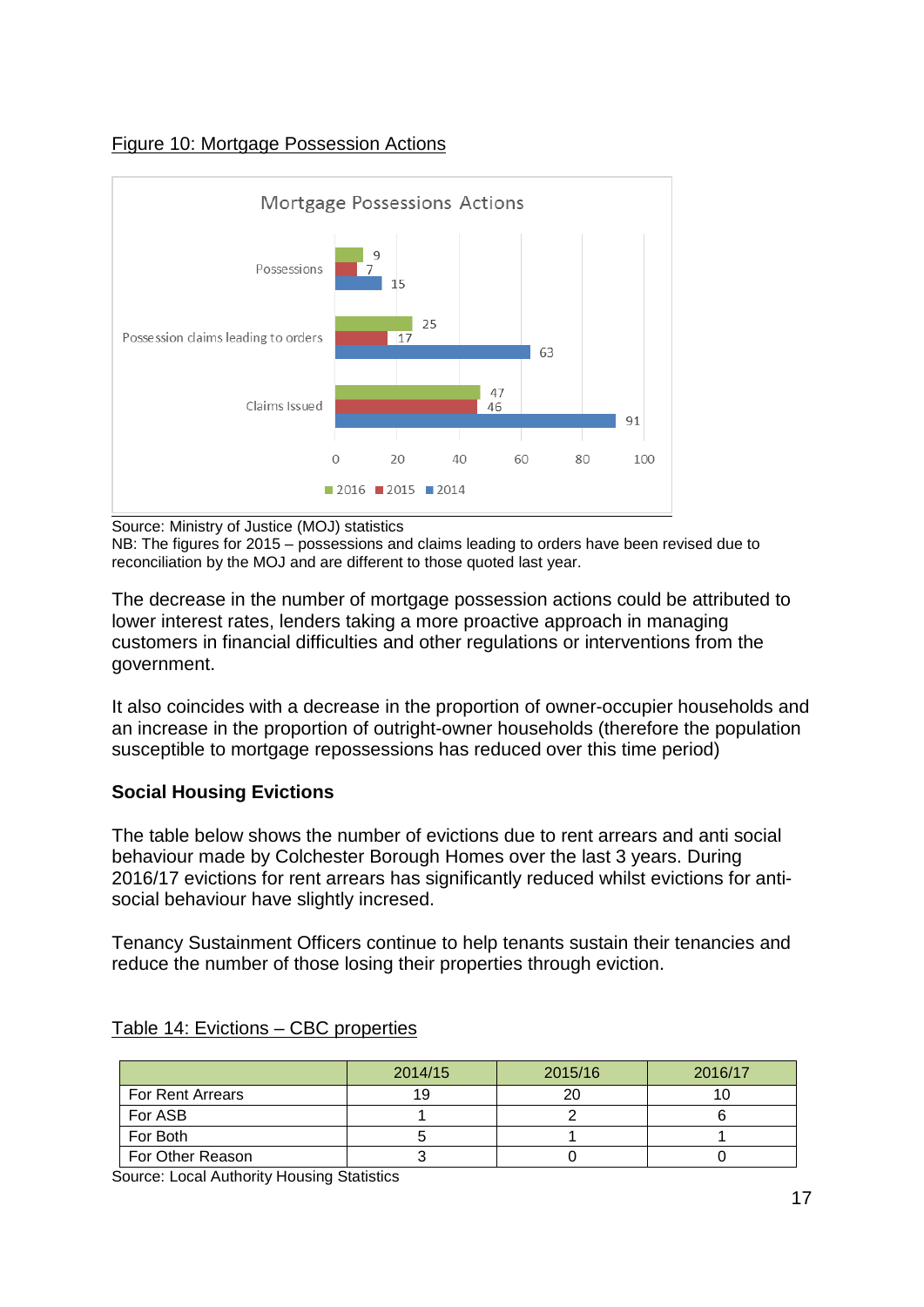# Housing Standards – Private Sector dwellings

The Private Sector Housing (PSH) team is responsible for ensuring that all properties not owned by CBC are safe and do not present unacceptable hazards to occupiers. This includes the Private Rented sector, properties owned by registered providers and owner occupied properties.

The number of service requests from tenants complaining about disrepair in their privately rented property, over the last 3 years is as follows:

#### Table 15: Service requests from tenants

| $2014 - 15$                          | 2015-16 | 2016-17 |
|--------------------------------------|---------|---------|
| 325                                  | 249     | 208     |
| $\mathbf{a}$ .  not the $\mathbf{a}$ |         |         |

Source: PSH data

Since 2014 the PSH Team has introduced a robust method of monitoring of hazards removed and homes improved. The following table shows the total number of serious hazards removed by the PSH team for the last 3 years.

#### Table 16: Serious hazards removed

| 2014-15                        | 2015-16 | 2016-17 |
|--------------------------------|---------|---------|
| 470                            | 474     | 324     |
| $\sim$ $\sim$ $\sim$<br>-<br>. |         |         |

Source: PSH data

The table below shows the number of homes that have been improved in the private sector over the last 3 years.

#### Table 17: Homes improved

| 2014-15   2015-16 |     | 2016-17 |
|-------------------|-----|---------|
| 123               | 192 | 158     |
| Pauroo: DC∐ doto  |     |         |

Source: PSH data

The following table shows the number of Improvement Notices served for Category 1 and 2 hazards on non-compliant landlords to secure compliance with housing standards, over the last 3 years.

#### Table 18: Improvement Notices served

| 2014-15  | 2015-16                  | 2016-17 |
|----------|--------------------------|---------|
| 10<br>טו | $\overline{\phantom{a}}$ |         |

Source: PSH data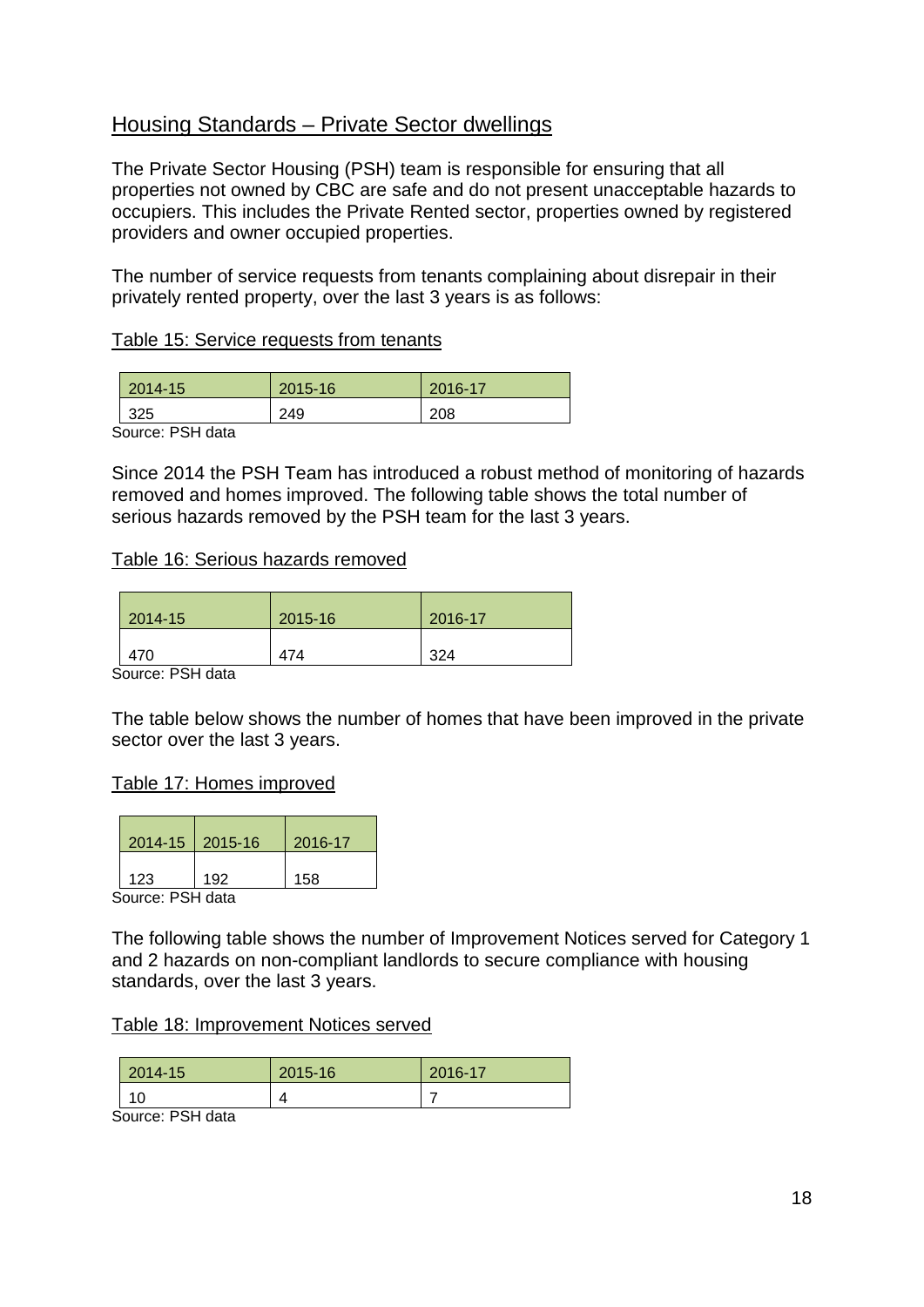# **Disabled Facilities Grants**

Colchester Borough Council administers Disabled Facilities Grants (DFGs) to criteria set out by the Government. The grants are paid after completion of works to adapt properties to enable people with disabilities to continue to live in them.

The graph below shows the number of DFG's completed over the last 3 years.





Source: PSH data

Colchester Borough Council awards Home Repair Loans which is an income based, 'means tested' loan, secured on the property, and is available to home owners and leaseholders to repair and maintain their property.

The table below shows the number of home repair loans awarded over the last 3 years.

Table 19: Home repair loans awarded

| 14-15 | $2015 - 16$ | 2016-17 |
|-------|-------------|---------|
|       |             |         |

Source: PSH data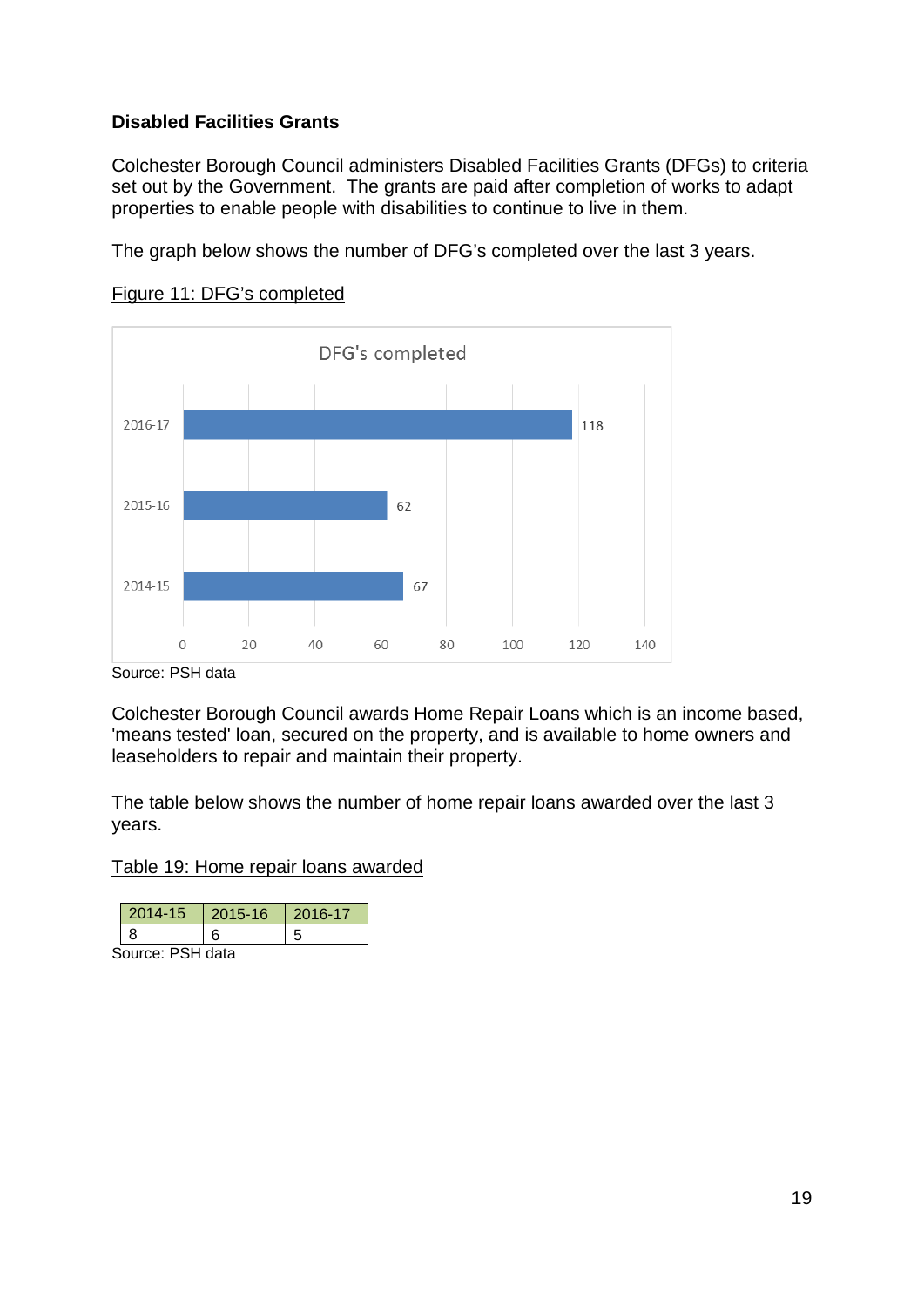# Welfare Reform update 2016/17

From 2012, Colchester Borough Council (CBC) developed a strategic response to Welfare Reform. A Welfare Reform group was formed bringing together all relevant service areas.

Due to further reforms announced by the Government in 2015 a Welfare Reform Project Team was set up.

The team collaborate with a range of internal services and work in partnership with local organisations, taking a proactive approach by using system data to identify those who might be affected by benefit changes. A triage process is used to identify residents' specific needs which allows the team to target support and advice

The team operate from the Library and Community Hub and also offer telephone interviews and home visits for the more vulnerable.

#### **The removal of the spare room subsidy in the social rented sector (RSRS)**

Since April 2013 there have been new rules in Housing Benefit for working-age people living in social housing. This is referred to as the removal of the spare room subsidy.

From 1st April 2013 Housing Benefit was based on the number of people in the household and the size of the accommodation. This means those tenants whose accommodation is larger than they need may lose part of their Housing Benefit.

Due to proactive support, early intervention and partnership working the number of residents affected have reduced significantly since the implementation of RSRS as shown in the table below.

| Date                       | <b>Number of Residents</b><br>affected |
|----------------------------|----------------------------------------|
| 1 <sup>st</sup> April 2013 | 1043                                   |
| 1 <sup>st</sup> April 2014 | 713                                    |
| 1 <sup>st</sup> April 2015 | 664                                    |
| 1 <sup>st</sup> April 2016 | 614                                    |
| 1 <sup>st</sup> April 2017 | 581                                    |

# Table 20: Removal of the Spare Room Subsidy – Colchester

#### **The Benefit Cap**

From 7<sup>th</sup> November 2016 the Benefit Cap, which limits the total amount of benefit that working age residents can receive, changed and the limits were reduced. This resulted a in a large increase in the number of residents affected by the Benefit Cap.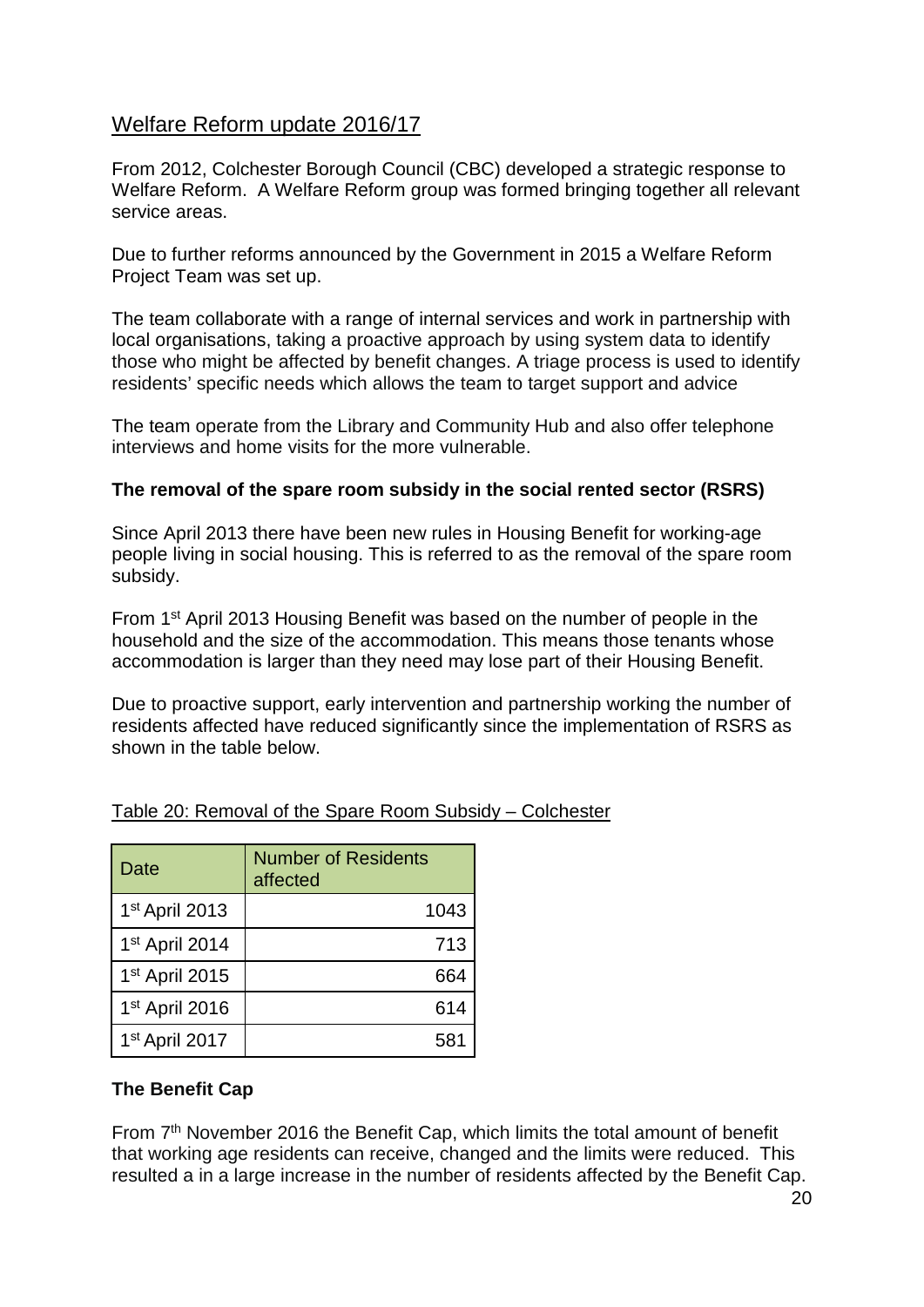The team have intensely supported the residents affected, often in partnership with local organisations. The table below gives an overview of the outcomes up to November 2017, by illustrating the number of households who have become exempt from the Benefit Cap after contact with the team.

| Table 21: The Benefit Cap |
|---------------------------|
|---------------------------|

| Number of households contacted              | 298 |
|---------------------------------------------|-----|
| - Face to Face appointments                 | 195 |
| - Telephone appointments                    | 103 |
| Number of exemption notifications received  | 139 |
| Reason for exemption                        |     |
| In receipt of Working Tax Credit            | 70  |
| In receipt of Disability Benefit            | 26  |
| Other (income change / HB cancelled / grace | 43  |
| period)                                     |     |
| <b>Current Number of capped households</b>  | 172 |

The number of residents affected by the Benefit Cap has reduced significantly.

# **The Benefit Rate Freeze**

In the Summer Budget 2015 the Government announced that most working-age benefits will be frozen for four years from 2016/17. This applies to Jobseekers' Allowance; Employment and Support Allowance; Income Support; Child Benefit; applicable amounts for Housing Benefit and Local Housing Allowance rates.

As illustrated earlier in Figure 2 there is a significant difference between the weekly costs of renting a property in the private sector in Colchester compared to the Local Housing Allowance rate

To mitigate the risk of homelessness the team have provided support to households in receipt of welfare benefits where their rent is significantly higher than the level of Local Housing Allowance paid. The Council recognise the impact this reform has on residents ability to maintain rental payments.

The team have contacted 197 households (to date) to raise awareness and offer advice and support in the following areas:

- $\triangleright$  maximising income through employment and/or training
- $\triangleright$  dissemination of money management and debt reduction advice
- $\triangleright$  housing prevention support in front facing services
- $\triangleright$  Coordination of partner support and community advice.

# **Local Council Tax Support (LCTS)**

Since 1<sup>st</sup> April 2013 Local Authorities have been responsible for administering their own LCTS schemes.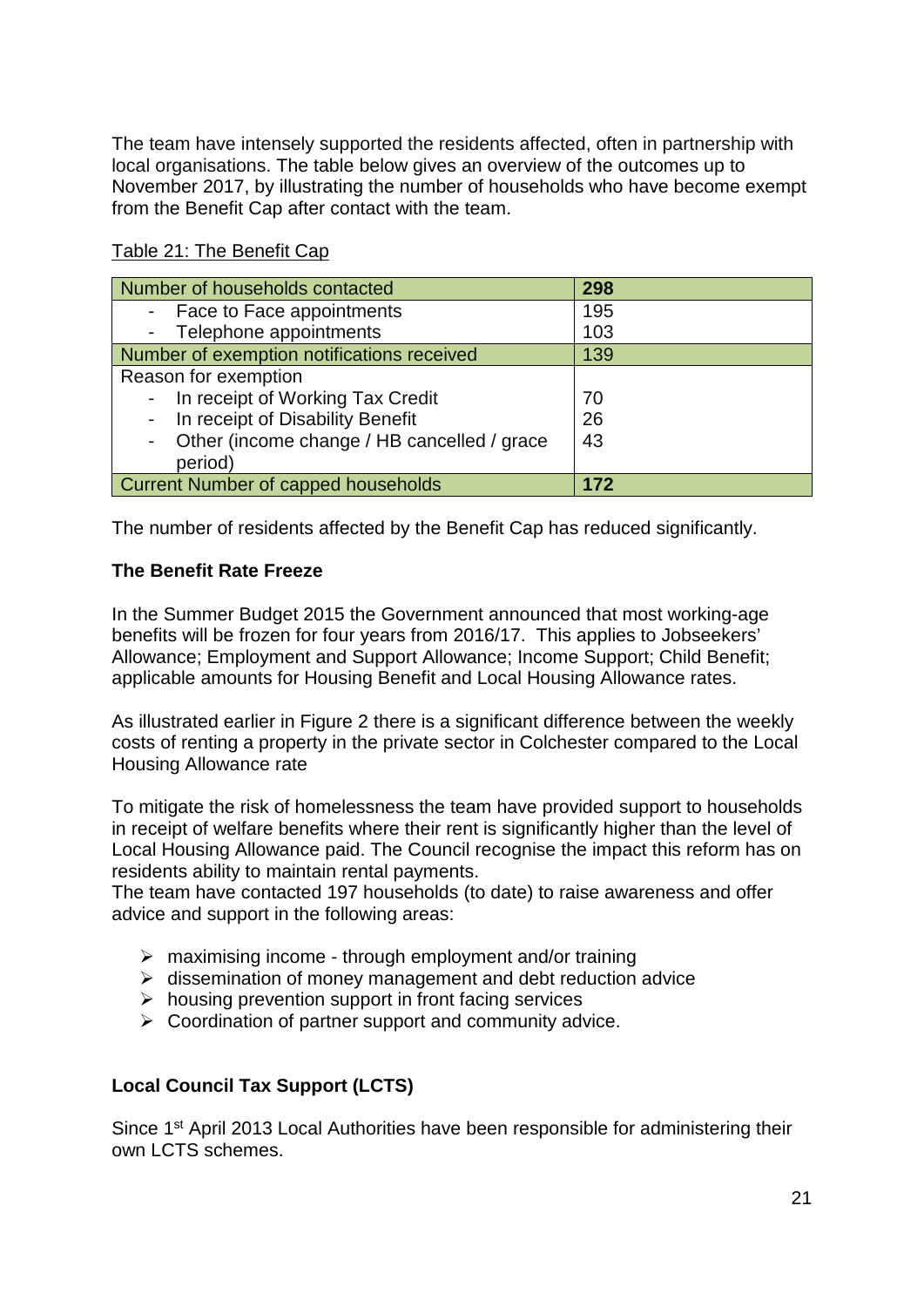All working age recipients of Local Council Tax Support have to pay a minimum contribution of 20% towards their Council Tax bill. The team have proactively contacted residents who are struggling to maintain their Council Tax payments. These interventions support settlement of a priority debt and attempt to mitigate the effects of non-payment.

# **Additional Reforms**

Proactive support is also being offered in the following areas:

- $\triangleright$  Employment and Support Allowance new claims removal of work related activity group premium resulting in less income for those claiming an ill health benefit. New claims will be paid at £73.10 per week rather than £102.15 (after assessment phase). The team are using existing system data and working with Jobcentre Plus to identify these residents
- $\triangleright$  Limiting of benefits for dependants lower Tax Credit and Housing Benefit entitlement for families – this reform will mean as the family grows the respective benefits will not. The team are working to develop partnership links with organisation working with families
- $\triangleright$  Essential Living Fund- the team are contacting vulnerable residents who have made an application to the fund to offer further advice and support

# **Universal Credit (UC)**

UC is a new single payment for people who are looking for work or on a low income. It will replace income-based Jobseeker's Allowance, income-related Employment and Support Allowance, Income Support, Child Tax Credits, Working Tax Credits and Housing Benefit.

From March 2015 UC has been introduced in Colchester, gradually. It is has only being paid to new claims from single people, who would otherwise have been eligible for Jobseeker's Allowance including those with existing Housing Benefit claims.

The team currently work with DWP to offer support to those residents already in receipt of Universal Credit. Support is offered around the following two main areas:

- Assisted digital support
- Personal budgeting support

UC Full Service is being introduced in stages across Great Britain by postcode area. Full Service rollout is planned for Colchester in July 2018. The UC full service will be available for all claimant groups from the start.

The Council has invested time in understanding the pace of implementation and to learn from pilot sites through visits and engagement.

CBC and DWP leads are working together to plan for the Full Service rollout of UC. A strategic group is being formed to consider all aspects of implementation and includes relevant service areas to allow for a coordinated response.